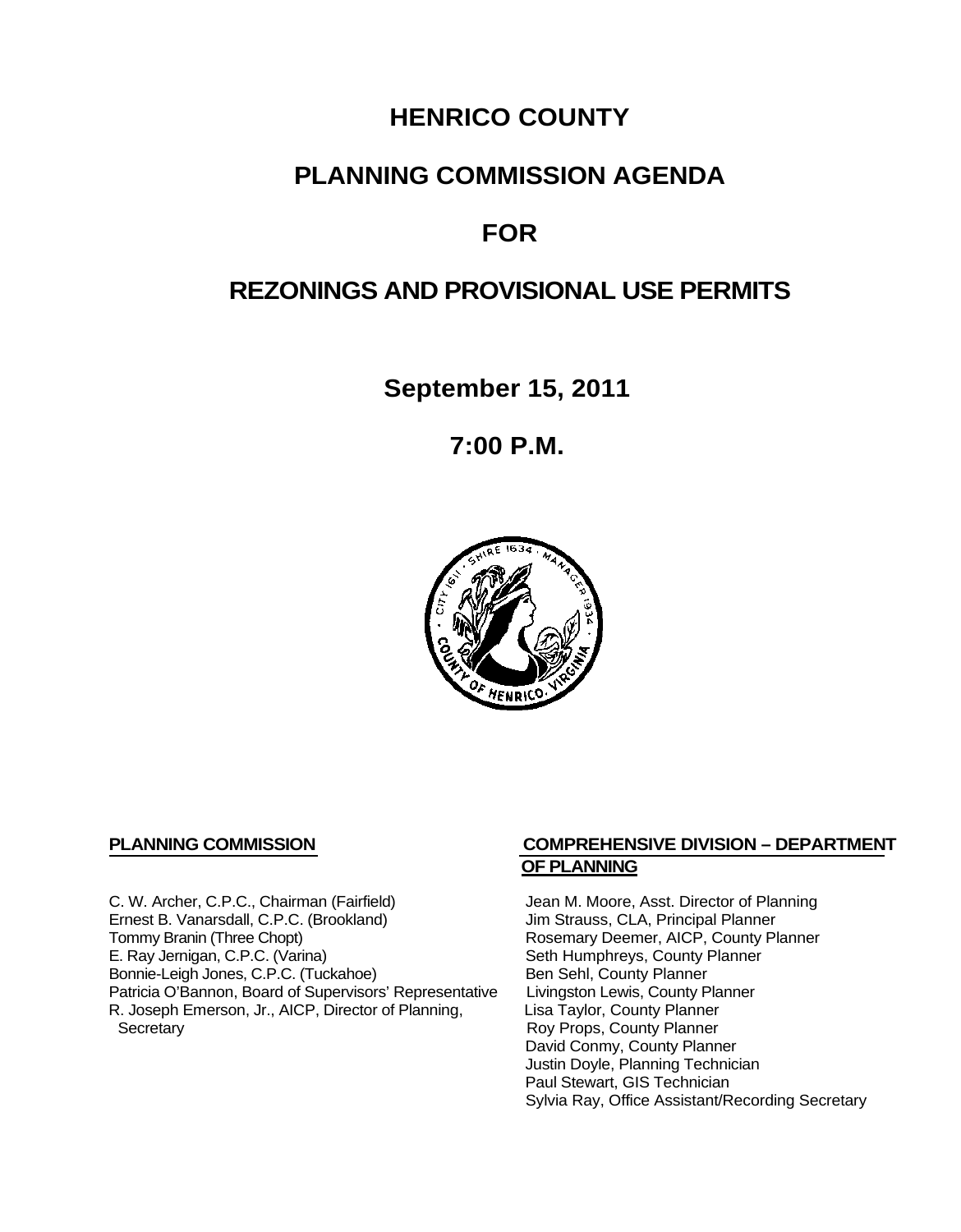### **PLANNING COMMISSION REZONING MEETING FINAL AGENDA SEPTEMBER 15, 2011**

### **BEGINNING AT 5:30 P.M.**

**5:30 P.M. Dinner and Work Session:** County Manager's Conference Room to review and discuss an Urban Mixed-Use (UMU) Ordinance Amendment and to discuss a revision to the County's Zoning Ordinance to Permit Places of Worship in Additional Zoning Districts.

**BEGINNING AT 7:00 P.M.**

**WELCOME**

**PLEDGE OF ALLEGIANCE**

**RECOGNITION OF NEWS MEDIA**

**CALL TO ORDER**

**REQUESTS FOR WITHDRAWALS AND DEFERRALS: (0); (2)**

**REQUESTS FOR EXPEDITED ITEMS: (0)**

**CASES TO BE HEARD: (2)**

**TUCKAHOE:** None.

## **BROOKLAND:**

None.

#### **VARINA:**

#### *Deferred from the August 11, 2011 Meeting.*

**P-11-11 Andrew M. Condlin for Michael J. Carroll:** Request for a Provisional Use Permit required under proffered condition #9 accepted with C-60C-06 to allow twenty-four (24) hour operation of a convenience store with gas pumps (Wawa) on Parcel 816-712-7504 located at the northeast intersection of S. Laburnum Avenue and Eubank Road. The existing zoning is B-3C Business District (Conditional). The site is

**September 16, 2011**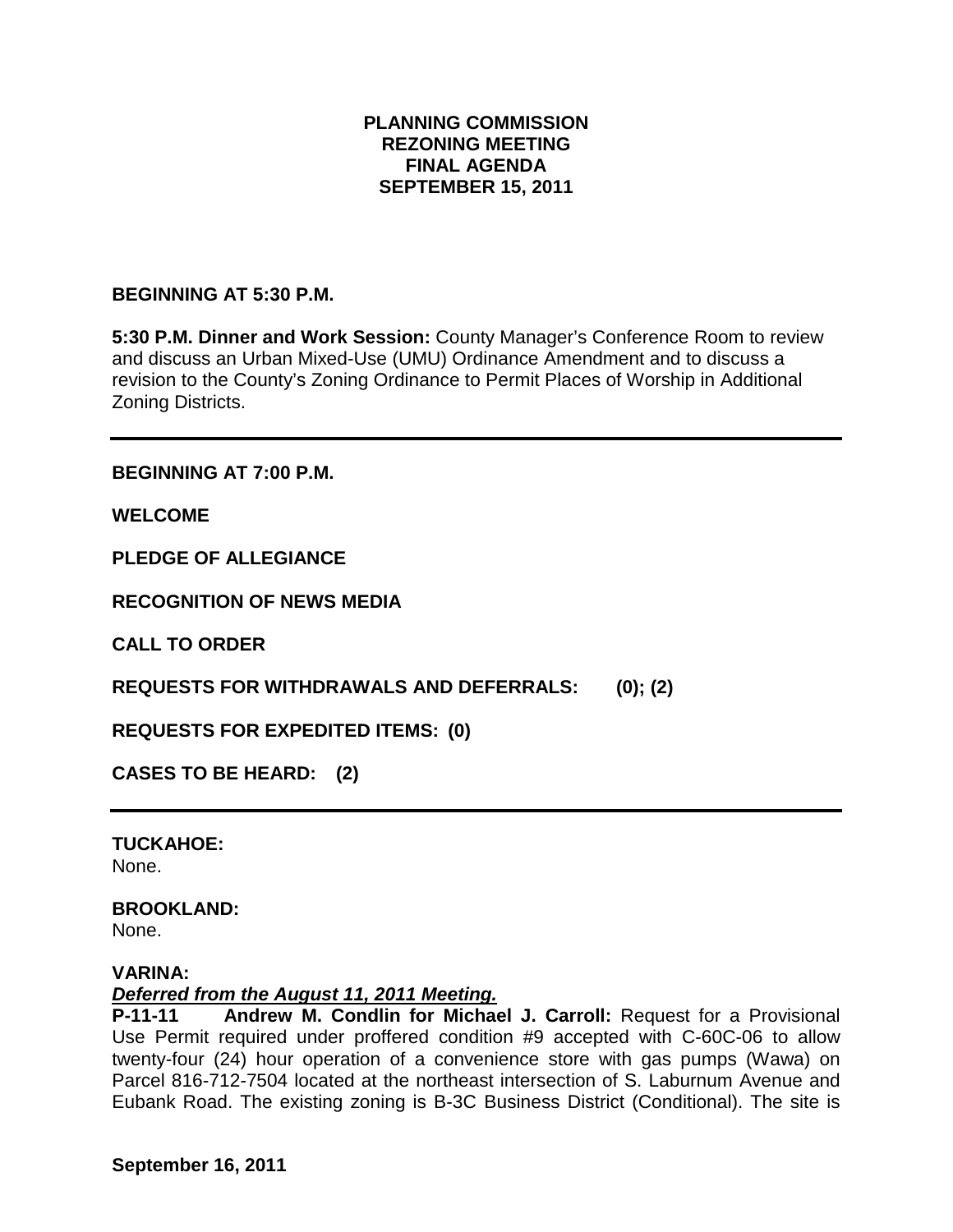located in the Airport Safety Overlay District. **Staff – Roy Props (Deferral requested to the October 13, 2011 Meeting) Deferred to the October 13, 2011 Meeting**

**C-14C-11 Shurm Construction Inc.:** Request to amend proffered conditions accepted with Rezoning Cases C-78C-05 and C-36C-07 on Parcel 803-696-9576 located between the south line of Harmony Avenue approximately 90' west of its intersection with Woodside Street and the northern terminus of Woodside Street approximately 155' north of Woodside Court. The applicant proposes to amend Proffers 2, 6, 12 and 13 related to minimum house size, roads/curb and gutter, construction materials, and garages, and add proffer 16 related to elevations. The existing zoning is R-3C One-Family Residence District (Conditional). The 2026 Comprehensive Plan recommends Suburban Residential 2, density should not exceed 3.4 units per acre. **Staff – Miguel Madrigal Recommended for Approval**

#### **FAIRFIELD:**

None.

### **THREE CHOPT:**

**C-9C-11 Bacova, LLC:** Request to conditionally rezone from A-1 Agricultural District to O-2C Office District (Conditional), parts of Parcels 739-766-2504 and 739-765-0785 containing 6.439 acres (Tract A) located at the northwest intersection of Pouncey Tract Road (State Route 271) and Bacova Drive; from A-1 Agricultural District to R-3C One-Family Residence District (Conditional), Parcel 737-766-1902 and parts of Parcels 738-765-2372, 736-766-7163, 739-766-2504, and 739-765-0785 containing 79.234 acres (Tracts B and C) located along the west line of Bacova Drive approximately 675' west of its intersection with Pouncey Tract Road; from A-1 Agricultural District to R-6C General Residence District (Conditional), Parcels 736-765-2998, 736-766-0319, 735-766-7333, 735-766-4550, 735-766-2261 and parts of Parcels 736-766-7163 and 735-767-9459 containing 30.012 acres (Tracts D and E) located at the eastern corner of the N. Gayton Road Extension and Bacova Drive intersection; and from A-1 Agricultural District to R-5AC General Residence District (Conditional), parts of Parcels 735-767-9459 and 736- 768-5323 containing 19.481 acres (Tract F) located along the east line of the N. Gayton Road Extension approximately 530' southwest of its intersection with Kain Road. The applicant proposes office uses, and up to 135 single-family dwellings, 45 zero lot line dwellings, and 430 multi-family residential units. The uses will be controlled by zoning ordinance regulations and proffered conditions. The R-3 District allows a minimum lot size of 11,000 square feet and a maximum gross density of 3.96 units per acre. The R-5A District allows a minimum lot size of 5,625 square feet and a maximum density of six (6) units per acre. The R-6 District allows a maximum gross density of 19.8 units per acre. The 2026 Comprehensive Plan recommends Suburban Residential 1, density should not exceed 2.4 units per acre, Suburban Mixed-Use, density should not exceed 4.0 units per acre, Open Space/Recreation, and Environmental Protection Area. The site is partially in the West Broad Street Overlay District. **Staff – Livingston Lewis (Deferral requested to the October 13, 2011 Meeting) Deferred to the October 13, 2011 Meeting**